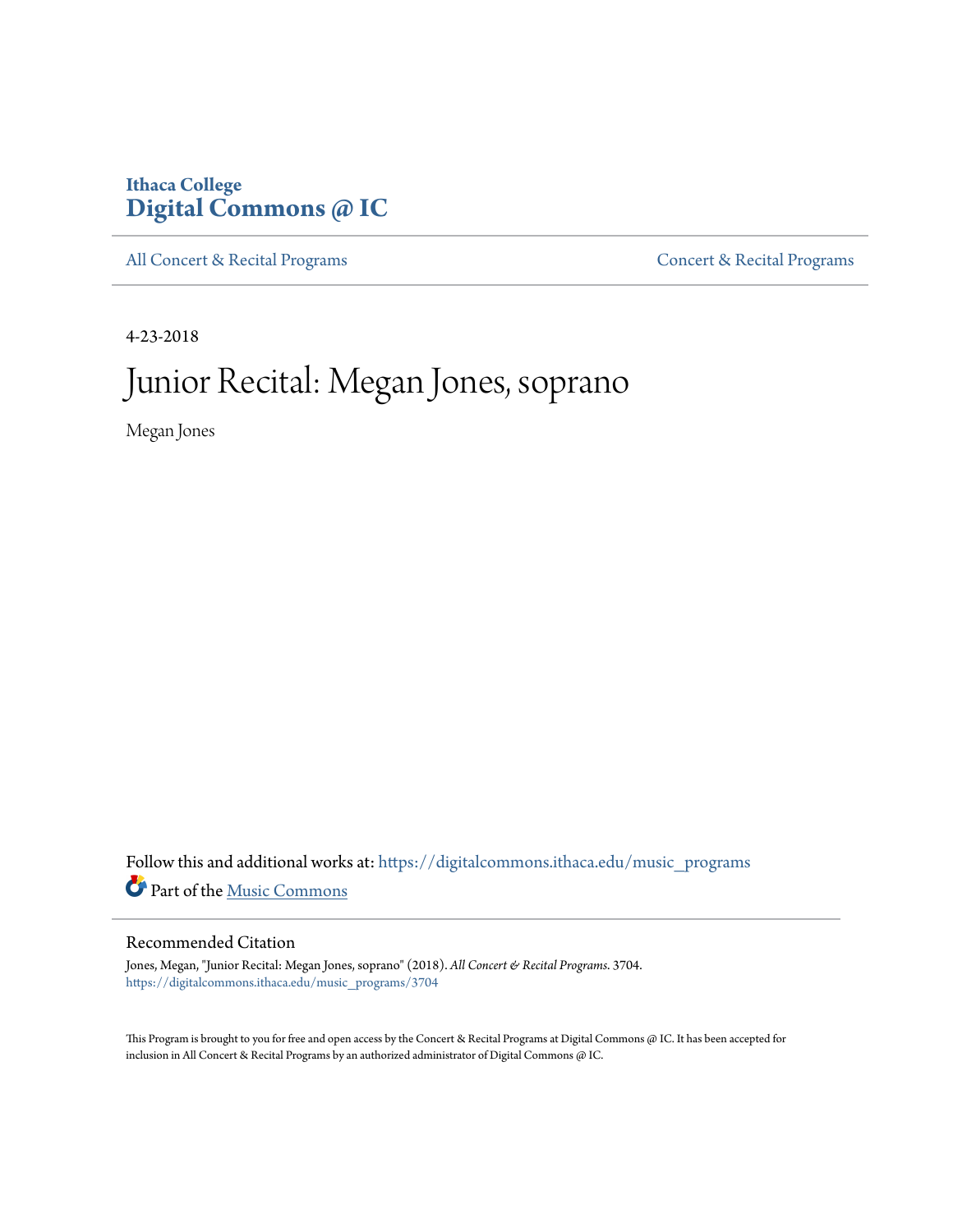## **Junior Recital:** Megan Jones, soprano

Nicholas Duffin, baritone Thea Hollman, clarinet Jiyue Ma, piano Daniel Mullarney, piano

Hockett Family Recital Hall Monday, April 23rd, 2018 7:00 pm

**THES JUVANIEN CRITER FOR LIVEIG** 

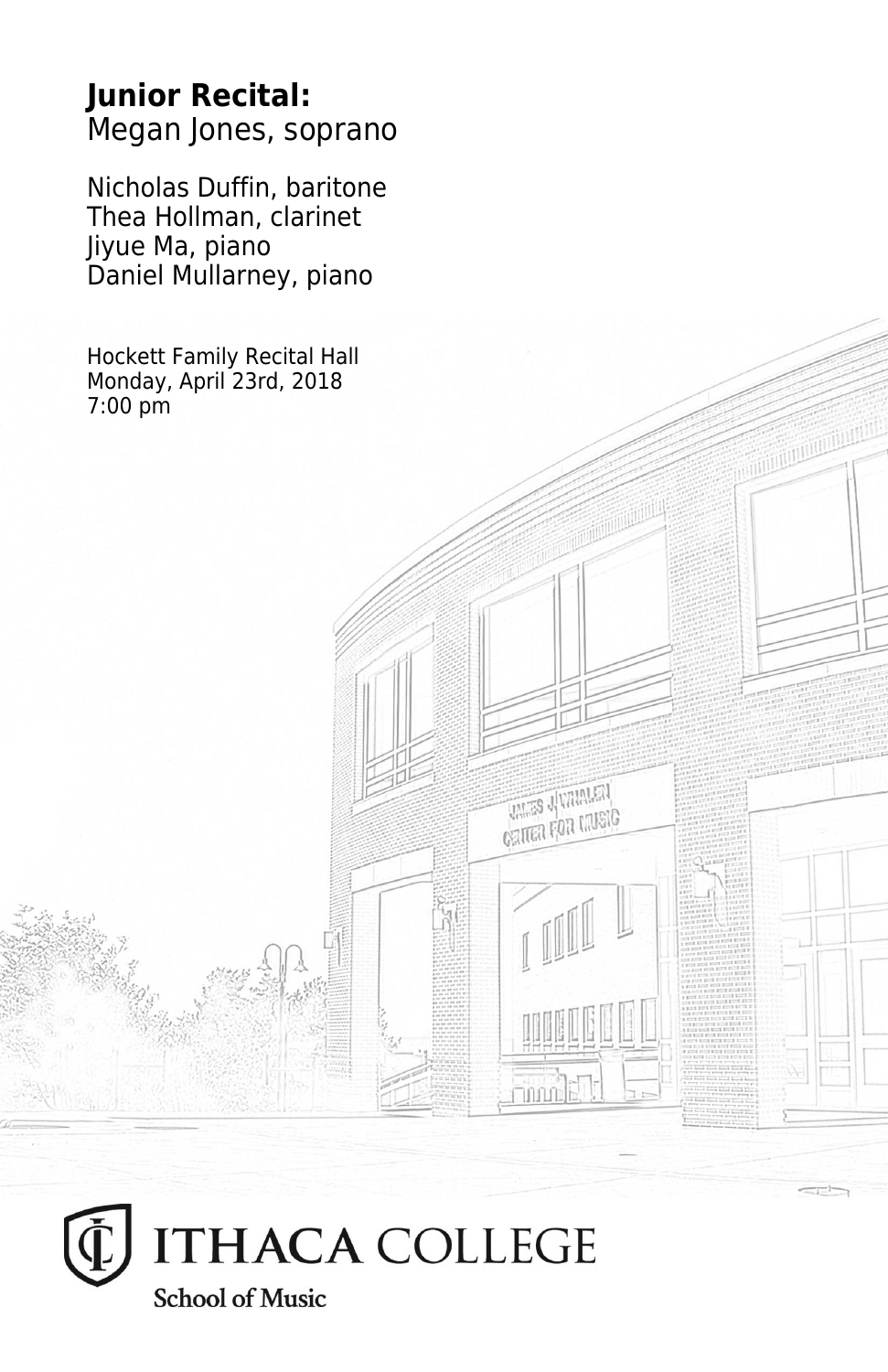# **Program**

Hark! The Echoing Air Sweeter than Roses

Der Hirt auf dem Felsen Franz Schubert

Thea Hollman, clarinet

"Una voce poco fà" Gioachino Rossini from Il Barbiere di Siviglia (1792-1868)

## **Pause**

Quatre Chanson de Jeunesse i. Pantomime ii. Pierrot iii. Apparition

The Light in the Piazza<br>
from The Light in the Piazza<br>
Craig Lucas (b. 1951) from The Light in the Piazza<br>How Could I Ever Know? from The Sectret Garden Lucy Simon (b. 1943) Will he like me? Where's my Shoe? from She Loves Me

Marsha Norman (b. 1947) Jerry Bock (b. 1924) Sheldon Harnick (b. 1919)

Nicholas Duffin, baritone Daniel Mullarney, piano

Henry Purcell (1659-1695)

(1797-1828)

Claude Debussy (1862-1918)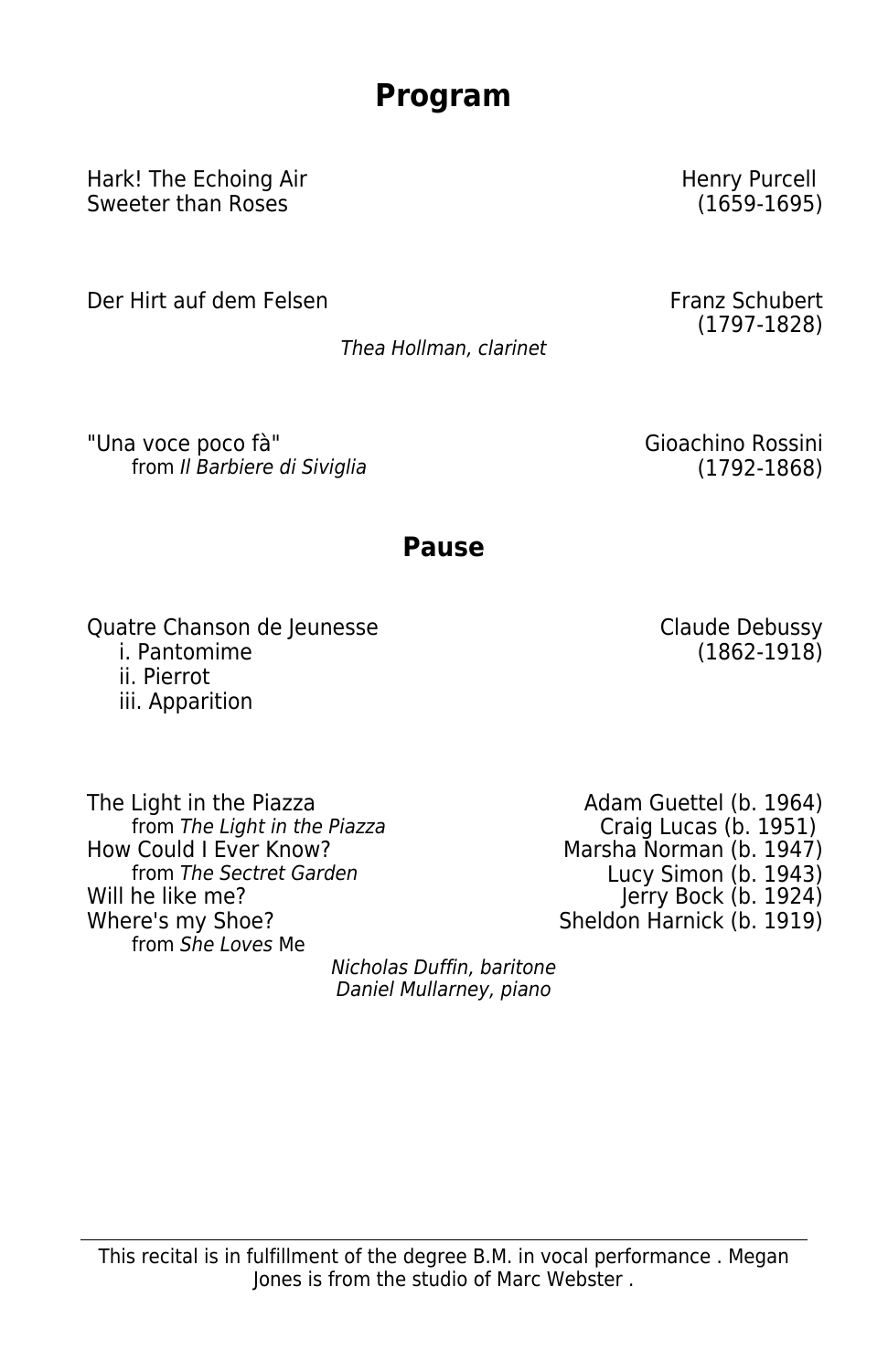## **Translations**

#### **Der Hirt auf dem Felsen The Shepherd on the Rock**

steh,

und singe, und singe, and sing,

Wiederhall,

der Wiederhall der Klüfte. Far away.

Je weiter meine Stimme dringt, The further my voice travels,<br>Ie heller sie mir wiederklingt. The clearer it returns to me Je heller sie mir wiederklingt,

von unten, von unten.<br>
internalisment of the from below.

Mein Liebchen wohnt so weit von So far from me does my love dwell mir,

ihr

hinüber, hinüber. **Example 19 and 19 and 19 and 19 and 19 and 19 and 19 and 19 and 19 and 19 and 19 and 19 and 19 and 19 and 19 and 19 and 19 and 19 and 19 and 19 and 19 and 19 and 19 and 19 and 19 and 19 and 19 and 19 and** 

In tiefem Gram verzehr' ich mich, With deep grief I am consumed, mir ist die Freude hin, my joy is at an end; auf Erden mir die Hoffnung wich, all hope on earth has left me; ich hier so einsam bin, I am so lonely here, ich hier so einsam bin. I am so lonely here.

So sehnend klang im Wald das Lied, So longingly sounded the song in

die Herzen es zum Himmel zieht drawing hearts heavenwards mit wunderbarer Macht. with wondrous power.

Der Frühling will kommen, Spring is coming, der Frühling meine Freud, Spring, my joy; nun mach ich mich fertig zum Now I will be ready to start<br>
Vandern bereit. 
Vandern versite in purneying Wandern bereit.

Wenn auf dem höchsten Fels ich When on the highest cliff I stand,

ins tiefe Thal herneider seh, gaze down into the deep valley fern aus dem tiefen, dunkeln Thal the echo from the ravines schwingt sich empor der floats upwards from the dark valley

drum sehn ich mich so heiß nach that I yearn for her more ardently

 the wood, so sehnend klang es durch die so longingly it sounded through the so longingly it sounded through the night,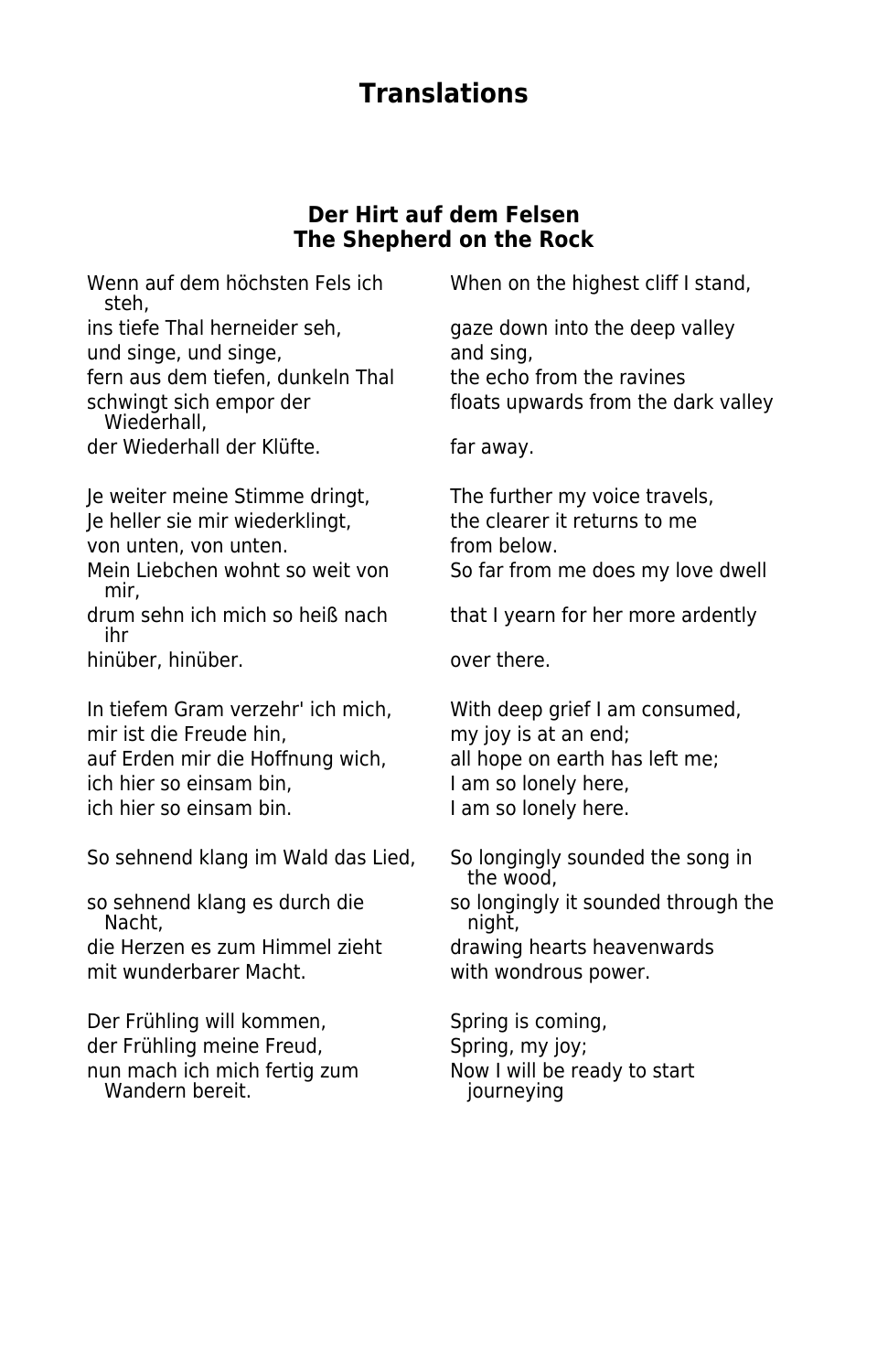#### **Una Voce poco fa A voice just now**

Una voce poco fa A voice a while back lo giurai, la vincerò. I swear it, I will win.

lo giurai, la vincerò.<br>I swear it, I will win. lo giurai, sì. I swear it, yes.

Io sono docile, son rispettosa, I am docile, I'm respectful, sono obbediente, dolce, amorosa; I'm obedient, gentle, loving; reggere, mi fo quidar, mi fo quidar. I let myself be quided, I let myself

Ma, ma se mi toccano But, but if they touch me dov'è il mio debole on my weak spot, sarò una vipera, sarò I'll be a viper e cento trappole and a hundred tricks prima di cedere farò giocar, giocar. I'll play before I yield.

qui nel cor mi risuonò; entre echoes here in my heart; il mio cor ferito è già, entre la already my heart is pierced e Lindor fu che il piagò. e contrarte and Lindoro inflicted the wound. Sì, Lindoro mio sarà; Yes, Lindoro shall be mine;

Il tutor ricuserà, messa est est el material de My guardian will refuse me; io l'ingegno aguzzerò. I shall sharpen all my wits. Alla fin s'accheterà In the end he will be calmed e contenta io resterò. Accessor and I shall rest content...

Sì, Lindoro mio sarà; Yes, Lindoro shall be mine; Sì, Lindoro mio sarà; Yes, Lindoro shall be mine;

- 
- mi lascio reggere, mi lascio interessa di let myself be ruled, I let myself be reggere.<br>I ruled.
	- be guided.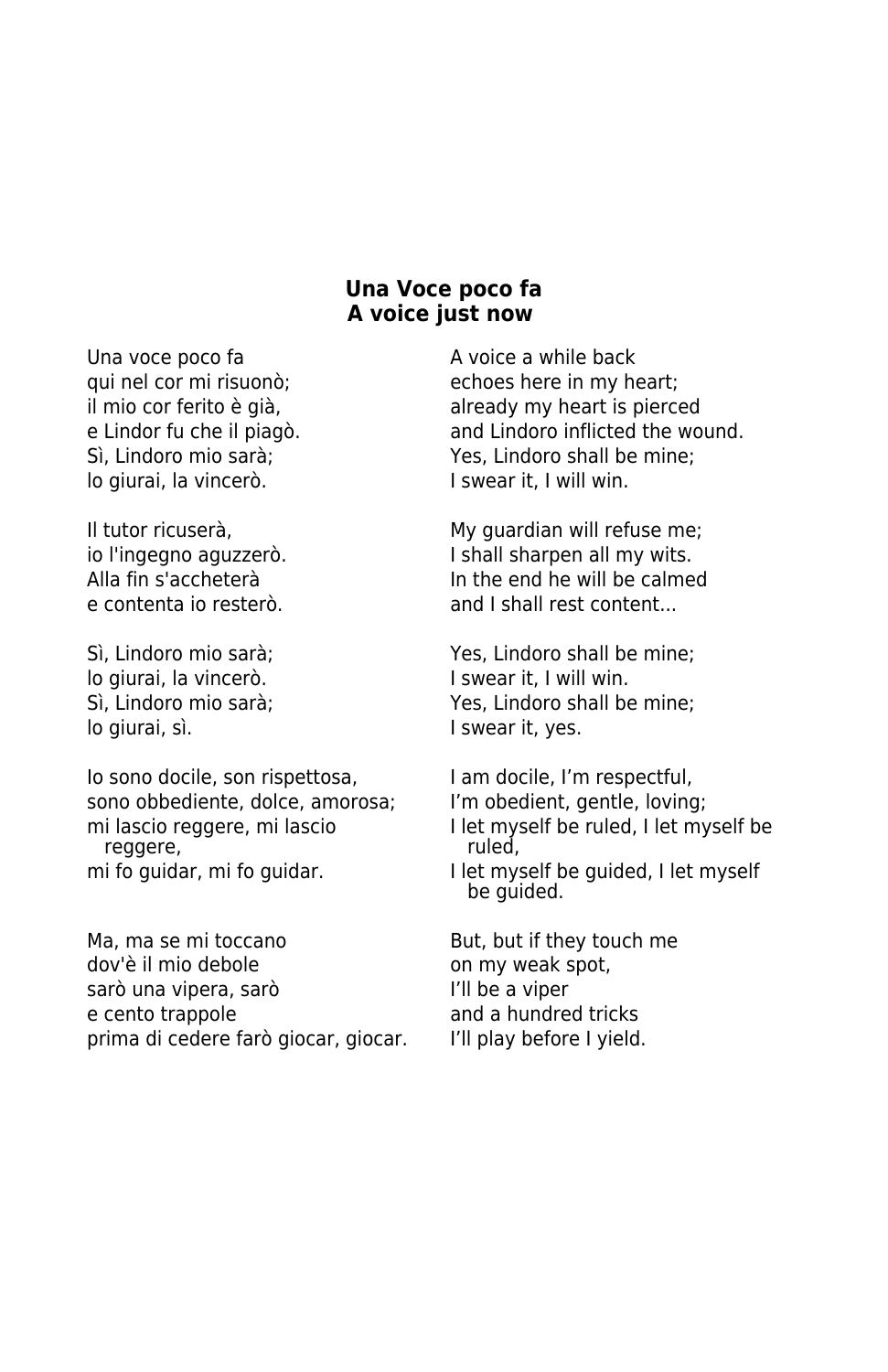#### **Pantomime**

Pierrot, qui n'a rien d'un Clitandre, Pierrot, who is nothing like

Vide un flacon sans plus attendre, empties a bottle without ado, Et, pratique, entame un pâté. and, ever practical, cuts into a

Cassandre, au fond de l'avenue, Cassandre, at the end of the

Verse une larme méconnue sheds an concealed tear Sur son neveu déshérité. This disinherited nephew.

Ce faquin d'Arlequin combine That impertinent Harlequin

Colombine rêve, surprise Columbine dreams, surprised De sentir un cœur dans la brise at feeling a heart in the breeze Et d'entendre en son cœur des voix. and at hearing voices in her heart.

Clitandre,

pâté.

avenue,

 schemes L'enlèvement de Colombine the adbuction of Columbine Et pirouette quatre fois. The same and whirls around four times.

#### **Pierrot**

Suit en songeant le boulevard du valks along the Boulevard du<br>Temple, lost in thought.

Une fillette au souple casaquin A girl in a supple garment En vain l'agace de son oeil coquin ; vainly teases him with a

Et cependant mystérieuse et lisse And meanwhile, mysterious and

Faisant de lui sa plus chère délice, taking her sweetest delight in him, La blanche lune aux cornes de the white moon, bull-horned, taureau

- Jette un regard de son oeil en throws a furtive glance coulisse
- 

Le bon Pierrot, que la foule<br>
contemple, example contemple, the contemple, crowd gapes,

Ayant fini les noces d'Arlequin, having concluded Harlequin's wedding,

Temple, lost in thought.

mischievous look;

smooth,

À son ami Jean Gaspard Deburau. at her friend Jean Gaspard Deburau.